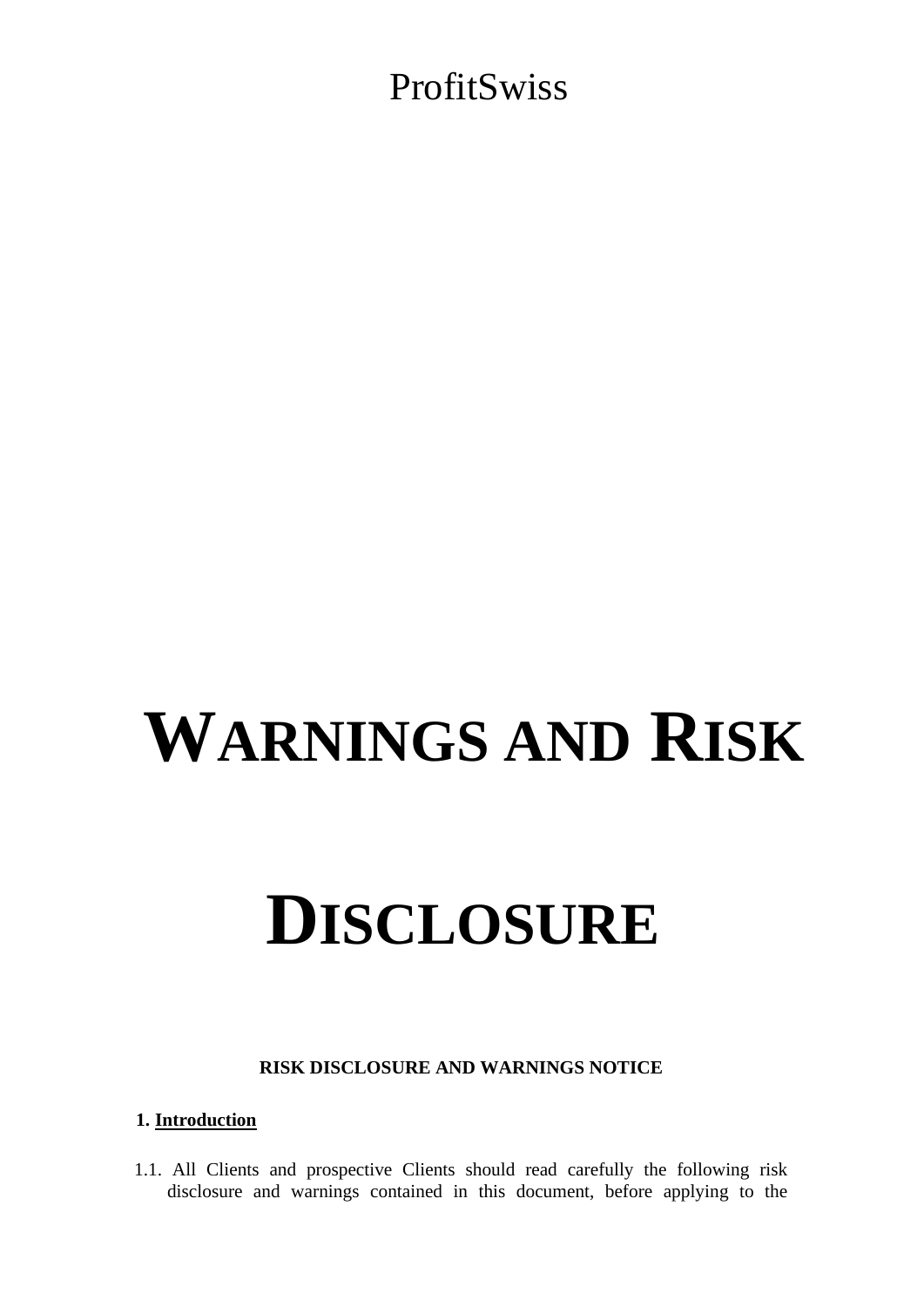Company for a trading account and before they begin to trade with the Company. However, it is noted that this document cannot and does not disclose or explain all of the risks and other significant aspects involved in dealing in Financial Instruments. The notice was designed to explain in general terms the nature of the risks involved when dealing in Financial Instruments on a fair and non-misleading basis.

1.2. The Company executes Client orders in relation to the following Financial Instruments:

 $\Box$ 

Financial contracts for differences. ("CFDs") in stocks, commodities, indices and currency pairs (FX), etc.  $\Box$ 

CFDs may also be referred as "Financial Instruments" in this Notice.

### **2. Charges and Taxes**

- 2.1.The Provision of Services by the Company to the Client is subject to fees, which shall be duly communicated to the Client. Before the Client begins to trade, he should obtain details of all fees, commissions, charges for which the Client will be liable. It is the Client's responsibility to check for any changes in the charges.
- 2.2. If any charges are not expressed in monetary terms (but, for example, as a percentage of contract value), the Client should ensure that he understands what such charges are likely to amount to.
- 2.3. The Company may change its charges at any time, according to the provisions of the Client Agreement found on the Company's website, so it is the Client's responsibility to check for updates.
- 2.4. There is a risk that the Client's trades in any Financial Instruments may be or become subject to tax and/or any other duty for example because of changes in legislation or his personal circumstances. The Company does not warrant that no
- tax and/or any other stamp duty will be payable. The Company does not offer tax advice and recommends that the Client seek advice from a competent tax professional if the Client has any questions.
	- 2.5. The Client is responsible for any taxes and/or any other duty which may accrue in respect of his trades.
	- 2.6. It is noted that taxes are subject to change without notice.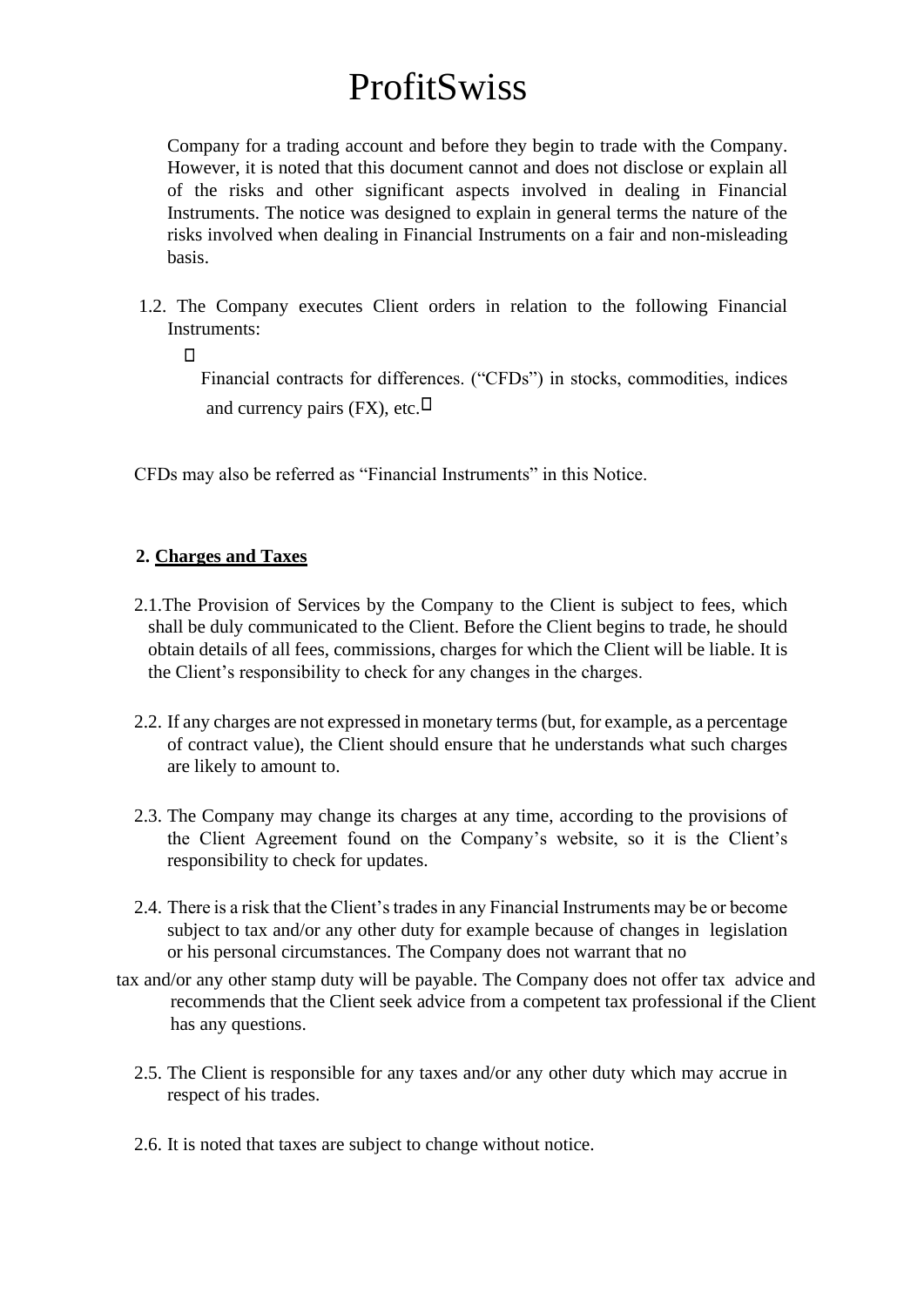- 2.7. If required by applicable Law, the Company shall deduct at source from any payments due to the Client such amounts as are required by the tax authorities to be deducted in accordance with applicable Law.
- 2.8. It is possible that other costs, including taxes, relating to Transactions carried out on the Trading Platform may arise for which the Client is liable and which are neither paid via us nor imposed by the Company. Although it is the Client's sole and entire responsibility to account for tax due and without derogating from this, the Client agrees that the Company may deduct tax, as may be required by the applicable law, with respect to his trading activity on the Trading Platform. The Client is aware that the Company has a right of set-off against any amounts in the Client's Trading Account with respect to such tax deductions.
- 2.9. It is noted that the Company's prices in relation to CFDs trading are set/quoted in accordance to the Company's Best Interest and Order Execution Policy which is available on the Company's website at [https://ProfitSwiss.](https://aatradenow.com/)[com/.](https://trademarkets.exchange/) [It](https://trademarkets.exchange/) [i](https://trademarkets.exchange/)s noted that Company's prices may be different from prices reported elsewhere. The prices displayed on the Company's Trading Platform reflects the last known available price at the moment prior to placing any Order, however, the actual execution price of the Order may differ, in accordance with the Company's Best Interest and Order Execution Policy and Client Agreement. As such, the price that the Client receives when he opens or closes a position may not directly correspond to real time market levels at the point in time at which the sale of the CFD occurs or reflect the prices of third party brokers/providers.

### **3. Third Party Risks**

- 3.1. The Company may pass money received from the Client to a third party (e.g. a liquidity provider) to hold or control in order to effect a Transaction through or with that person or to satisfy the Client's obligation to provide collateral (e.g. initial margin requirement) in respect of a Transaction. The Company has no responsibility for any acts or omissions of any third party to whom it will pass money received from the Client.
- 3.2. The Company can places orders for execution to a third party Execution Venue i.e. the Company is an Execution Venue for the execution of the Client's Orders. The Company transmits Client Orders or arranges for their execution with a third party (ies) known as **Straight through Process (STP) and Execution venue**. In the event of lack of liquidity of the Liquidity Provider after a successful Order for the Client, the Company will be in a position to settle the transaction for the Client (i.e. pay the Client the Difference of his successful trade).

### **4. Insolvency**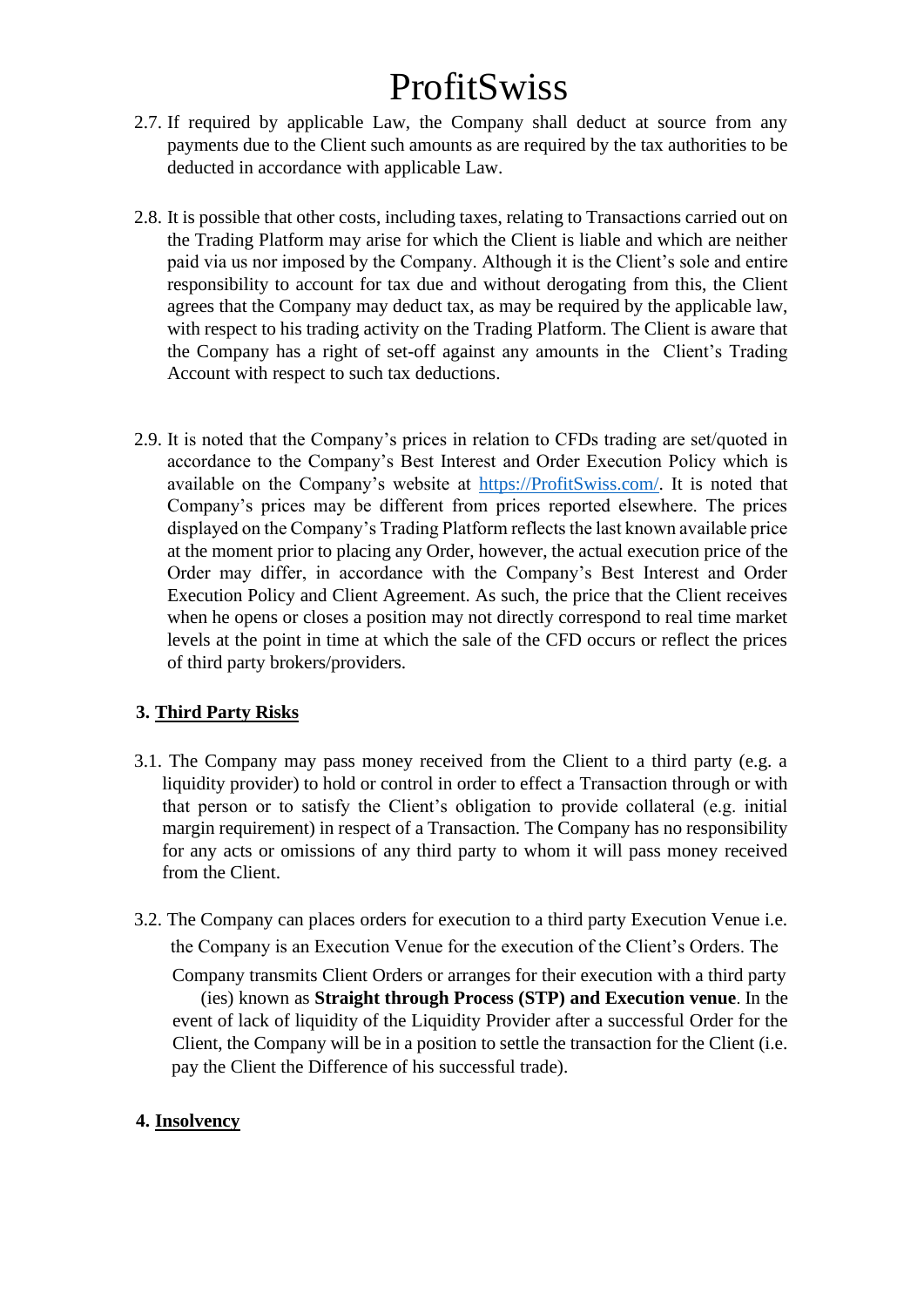4.1.The Company's insolvency or default, may lead to positions being liquidated or closed out without the Client's consent. For further information, please refer to the Investor Compensation Fund found https:// ProfitSwiss.co[m/](http://www.grandmarshall.exchange/) 

### **5. Technical Risks**

- 5.1. The Client and not the Company shall be responsible for the risks of financial losses caused by failure, malfunction, interruption, disconnection or malicious actions of information, communication, electricity, electronic or other systems, which are not the result of gross negligence or willful default of the Company.
- 5.2. If the Client undertakes transactions on an electronic system, he will be exposed to risks associated with the system including the failure of hardware, software, servers, communication lines and internet failure. The result of any such failure may be that his order is either not executed according to his instructions or it is not executed at all. The Company does not accept any liability in the case of such a failure, not owed to the Company's gross negligence or willful default. The Company strives on a best effort basis to provide the Client with a secure and smooth online experience. However the Client acknowledges the risk that should third parties (hackers) launch a coordinated attack against Company systems that there may be a disruption of services that may result in Client losses. The Company does not accept any liability resulting from such attacks to the extent that the Company has taken all reasonable measures on a best effort basis to fend off such malicious actions.
- 5.3. The Client acknowledges that the unencrypted information transmitted by e-mail is not protected from any unauthorized access.
- 5.4. At times of excessive deal flow the Client may have some difficulties to be connected over the phone or the Company's Platform(s)/system(s), especially in fast Market (for example, when key macroeconomic indicators are released).

 5.5. The Client acknowledges that the internet may be subject to events which may affect his access to the Company's Website and/or the Company's trading Platform(s)/system(s), including but not limited to interruptions or transmission blackouts, software and hardware failure, internet disconnection, public electricity network failures or hacker attacks. The Company is not responsible for any damages or losses resulting from such events which are beyond its control or for any other losses, costs, liabilities, or expenses (including, without limitation, loss of profit) which may result from the Client's inability to access the Company's Website and/or Trading System or delay or failure in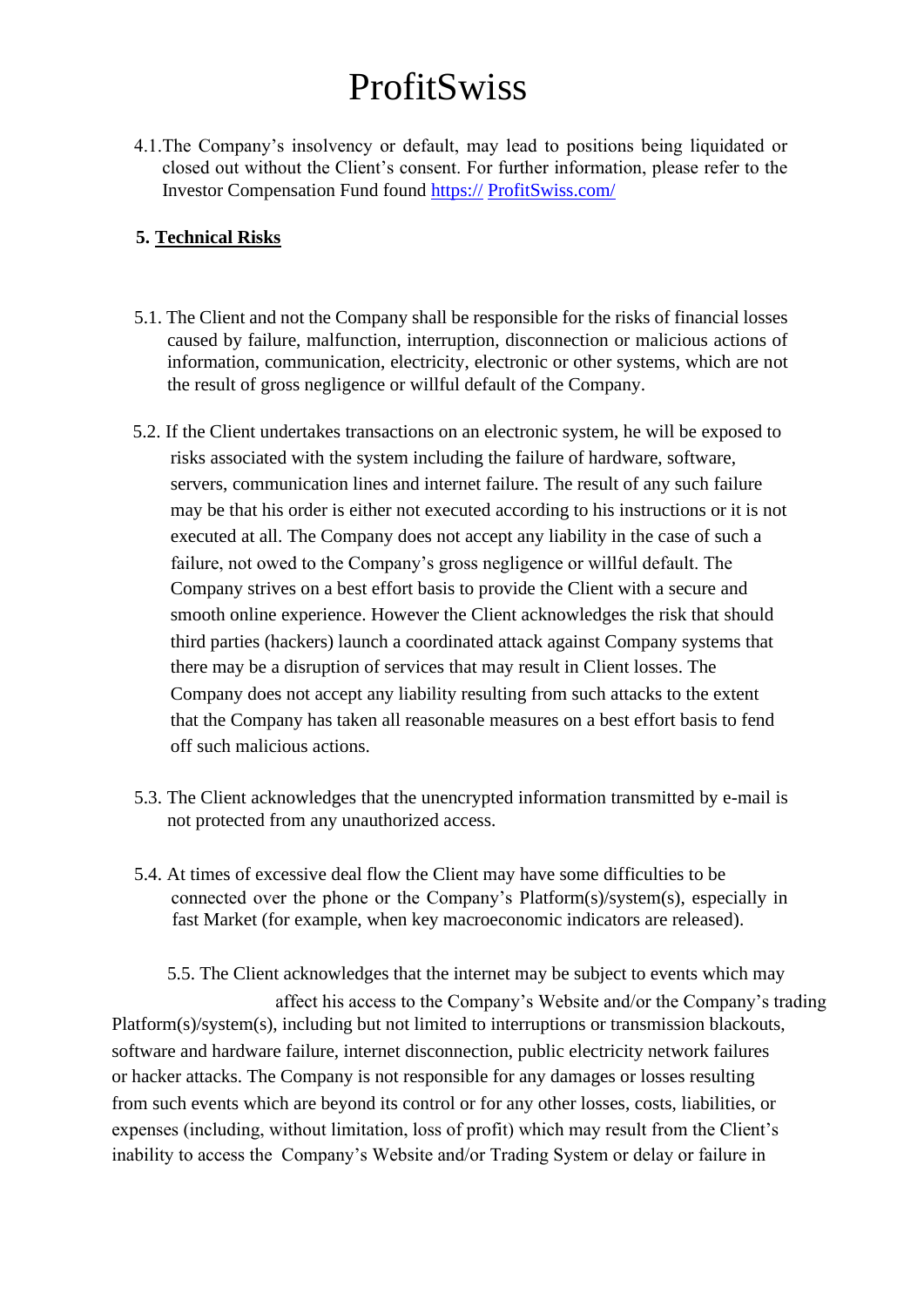sending orders or Transactions, not owed to the Company's gross negligence or willful default.

- 5.6. In connection with the use of computer equipment and data and voice communication networks, the Client bears the following risks amongst other risks in which cases the Company has no liability of any resulting loss:
	- (a) Power cut of the equipment on the side of the Client or the provider, or communication operator (including voice communication) that serves the Client;
	- (b) Physical damage (or destruction) of the communication channels used to link the Client and provider (communication operator), provider, and the trading or information server of the Client;
	- (c) Outage (unacceptably low quality) of communication via the channels used by the Client, or the Company or the channels used by the provider, or communication operator (including voice communication) that are used by the Client or the Company;
	- (d) Wrong or inconsistent with requirements settings of the Client Terminal;
	- (e) Untimely update of the Client Terminal;
	- (f) The use of communication channels, hardware and software, generate the risk of non-reception of a message (including text messages) by the Client from the Company;
	- (g) Malfunction or non-operability of the Platform, which also includes the Client Terminal.
	- (h) Power cut of the equipment on the side of the Client or the provider, or communication operator (including voice communication) that serves the Client;
	- (i) Physical damage (or destruction) of the communication channels used to link the Client and provider (communication operator), provider, and the trading or information server of the Client;
	- (j) Outage (unacceptably low quality) of communication via the channels used by the Client, or the Company or the channels used by the provider, or communication operator (including voice communication) that are used by the Client or the Company;
	- (k) Wrong or inconsistent with requirements settings of the Client Terminal;
	- (l) Untimely update of the Client Terminal;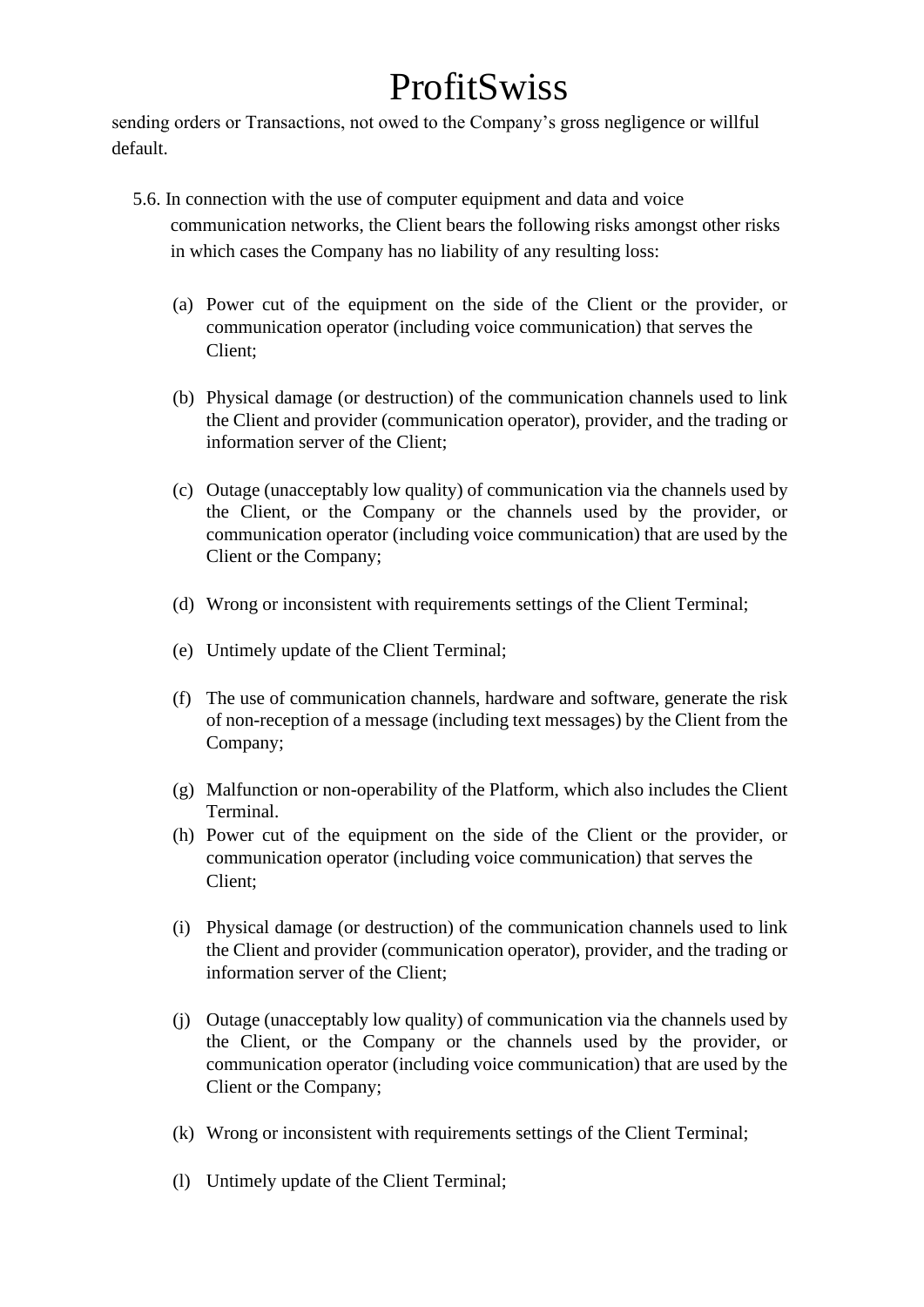- (m) The use of communication channels, hardware and software, generate the risk of non-reception of a message (including text messages) by the Client from the Company;
- (n) Malfunction or non-operability of the Platform, which also includes the Client Terminal
- 5.8. The Client may suffer financial losses caused by the materialization of the above risks, the Company accepting no responsibility or liability in the case of such a risk materializing and the Client shall be responsible for all related losses he may

suffer, to the extent that these are not owed to the Company's gross negligence or willful default.

### **6. Trading Platform**

- 6.1. The Client is warned that when trading in an electronic platform he assumes risk of financial loss which may be a consequence of amongst other things:
	- (a) Failure of Client's devices, software and poor quality of connection.
	- (b) The Company's or Client's hardware or software failure, malfunction or misuse.
	- (c) Improper work of Client's equipment.
	- (d) Wrong setting of Client's Terminal.
	- (e) Delayed updates of Client's Terminal.
- 6.2. It is understood that the connection between the Client Terminal and the Company's Server may be disrupted at some point and some of the Quotes may not reach the Client Terminal.
- 6.3. The Client acknowledges that when the Client closes the order placing/ deleting window or the position opening/closing window, the Instruction, which has been sent to the Server, shall not be cancelled.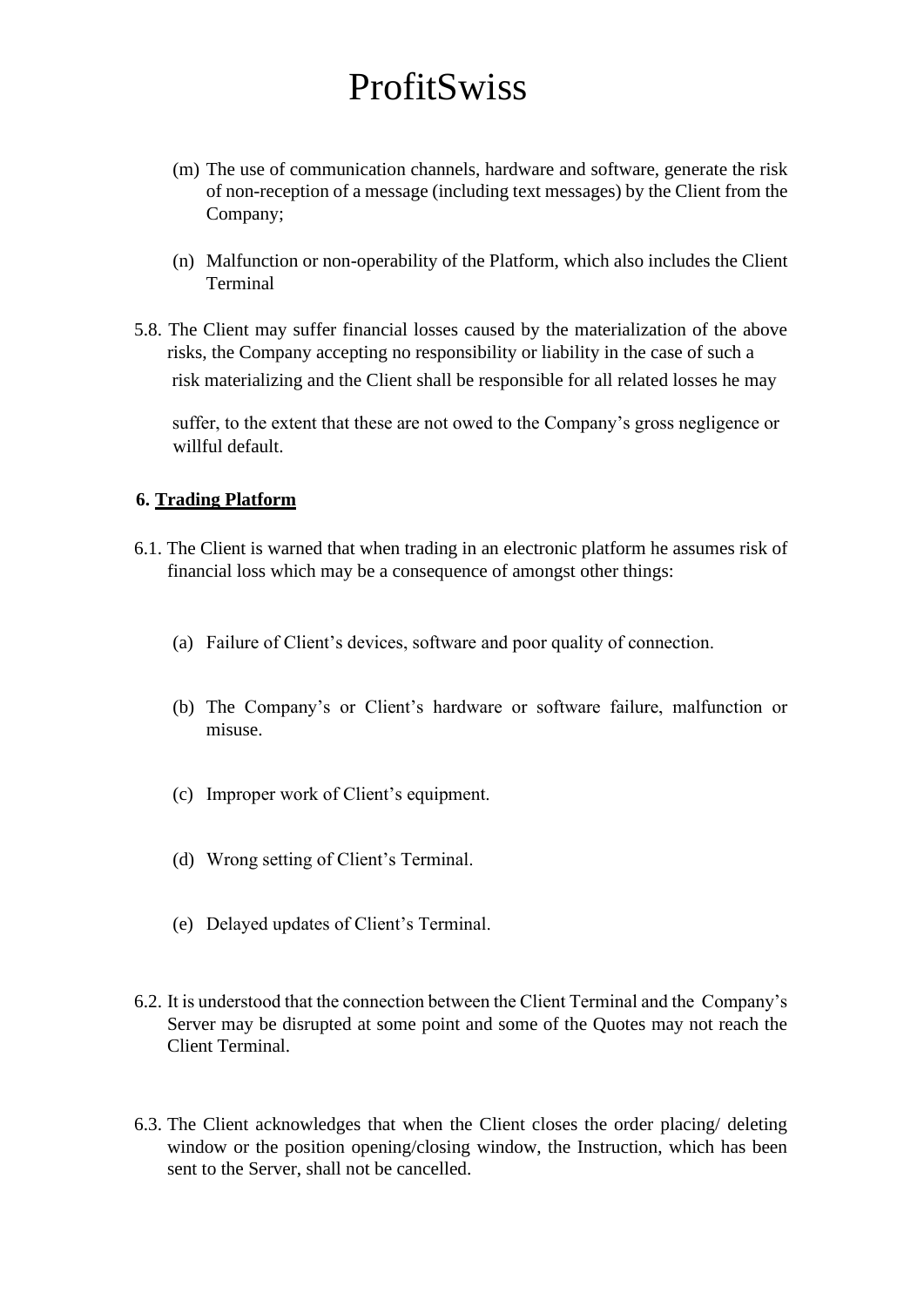- 6.4. The Client acknowledges that when the Client closes the Order, it shall not be cancelled.
- 6.5. In case the Client has not received the result of the execution of the previously sent Order but decides to repeat the Order, the Client shall accept the risk of making two Transactions instead of one.
- 6.6. The Client acknowledges that if the Pending Order has already been executed but the Client sends an instruction to modify its level, the only instruction, which will be executed, is the instruction to modify Stop Loss and/or Take Profit levels on the position opened when the Pending Order triggered.

### **7. Communication between the Client and the Company**

- 7.1. The Client shall accept the risk of any financial losses caused by the fact that the Client has received with delay or has not received at all any notice from the Company.
- 7.2. The Client acknowledges that the unencrypted information transmitted by e-mail is not protected from any unauthorized access.
- 7.3. The Company has no responsibility if unauthorized third persons have access to information, including electronic addresses, electronic communication and personal data, access data when the above are transmitted between the Company and the Client or when using the internet or other network communication facilities, telephone, or any other electronic means.
- 7.4. The Client is fully responsible for the risks in respect of undelivered Company Online Trading System internal mail messages sent to the Client by the Company as they are automatically deleted within 3 (three) calendar days.

### **8. Force Majeure Events**

- 8.1. In case of a Force Majeure Event the Company may not be in a position to arrange for the execution of Client Orders or fulfill its obligations under the agreement with the Client. As a result the Client may suffer financial loss.
- 8.2. The Company will not be liable or have any responsibility for any type of loss or damage arising out of any failure, interruption, or delay in performing its obligations under this Agreement where such failure, interruption or delay is due to a Force Majeure event.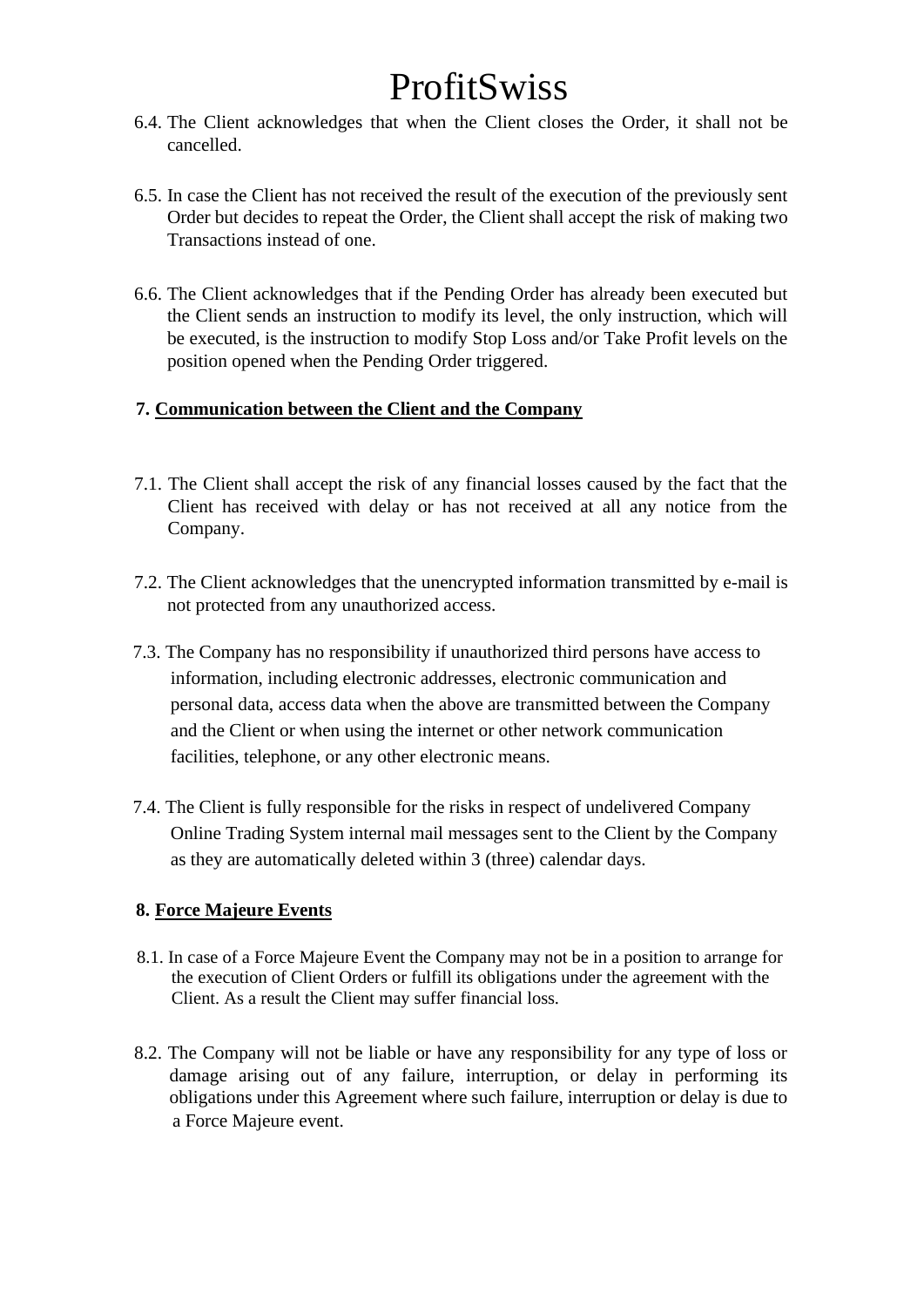### **9. Abnormal Market Conditions**

- 9.1. The Client acknowledges that under Abnormal Market Conditions the period during which the Orders are executed may be extended or it may be impossible for Orders to be executed at declared prices or may not be executed at all.
- 9.2. Abnormal Market Conditions include but not limited to times of rapid price fluctuations of the price, rises or falls in one trading session to such an extent that, under the rules of the relevant exchange, trading is suspended or restricted, or there is lack of liquidity, or this may occur at the opening of trading sessions.

### **10. Foreign Currency**

10.1. When a Financial Instrument is traded in a currency other than the currency of the Client's country of residence, any changes in the exchange rates may have a negative effect on its value, price and performance and may lead to losses for the Client.

### **11. Conflicts of Interest**

11.1. When the Company deals with the Client, the Company, an associate, a relevant person or some other person connected with the Company may have an interest, relationship or arrangement that is material in relation to the Transaction/Order concerned or that it conflicts with the Client's interest.

- 11.2. The following includes the major circumstances which constitute or may give rise to a conflict of interest entailing a material risk of damage to the interests of one or more Clients, as a result of providing investment services:
	- (a) the Company's bonus scheme may award its employees based on the trading volume etc.;
	- (b) the Company may receive or pay inducements to or from third parties due to the referral of new Clients or Clients' trading;
- 11.3. For more information about the conflicts of interest and the procedures and controls that the Company follows to manage the identified conflicts of interest, please refer to the

Company's website at https:// ProfitSwiss.co[m/](http://www.grandtrade.exchange/) 

### **12. Appropriateness**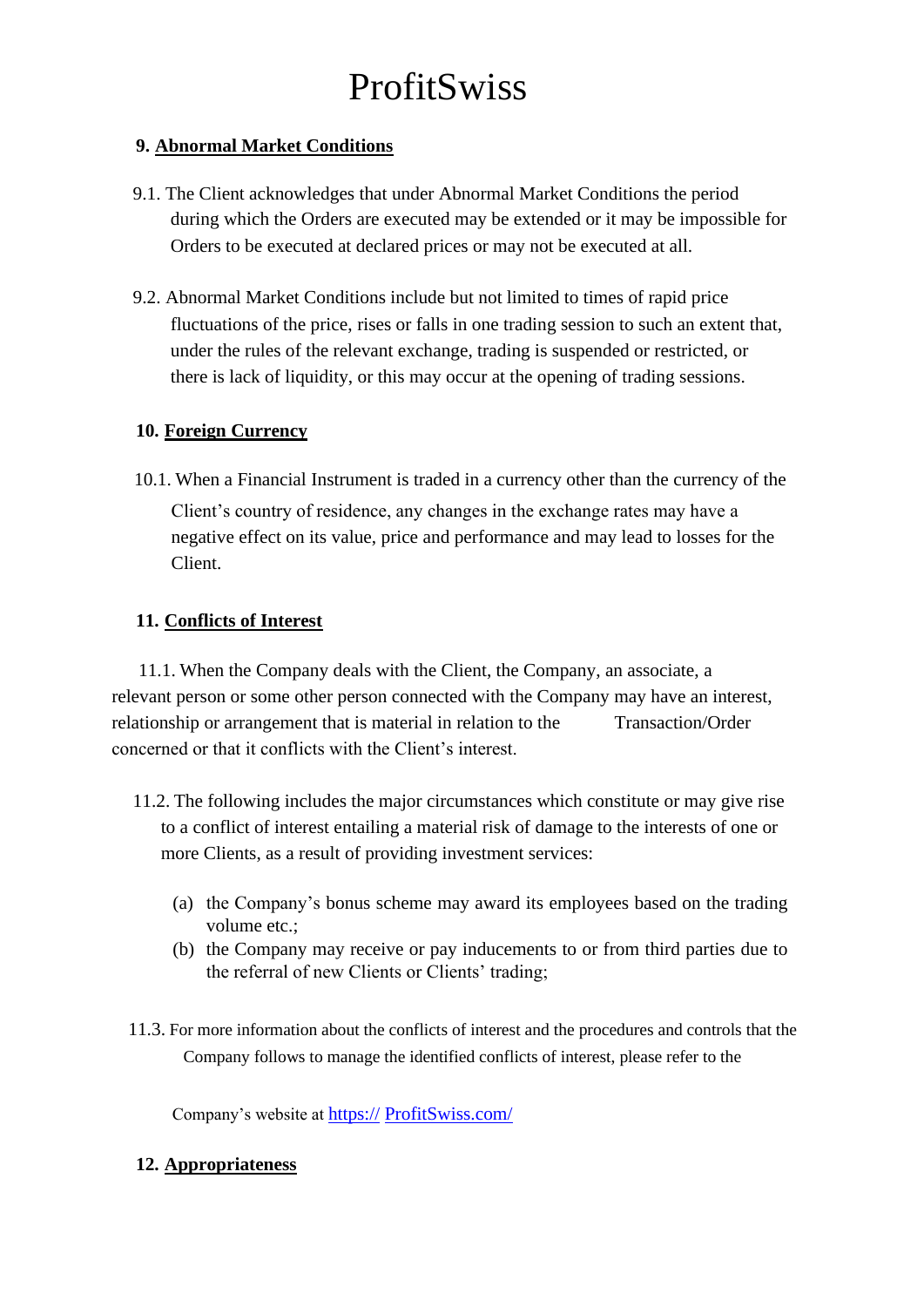12.1. The Company requires the Client to pass through an appropriateness test during the application process and warns the Client if trading in CFDs or is not appropriate for him, based on the information provided. Any decision whether or not to open a Trading Account, and or whether or not you understand the risks lies with you.

### **13. INFORMATION ON RISKS ASSOCIATED WITH COMPLEX FINANCIAL INSTRUMENTS OVER THE COUNTER (OTC)**

#### 13.1. INTRODUCTION

Trading CFDs can put Client's capital at risk as CFDs are categorized as high risk complex Financial Instruments and Clients may lose more than the initial invested capital. Trading CFDs may not be suitable for all investors.

The investment decisions made by the Clients are subject to various markets, currency, economic, political, business risks etc., and will not necessarily be profitable.

The Client acknowledges and without any reservation accepts that, notwithstanding any general information which may have been given by the Company, the value of any investment in Financial Instruments may fluctuate either upwards or downwards. The Client acknowledges and without any reservation accepts the existence of a substantial risk of incurring losses and damages as a result of buying or selling any Financial Instrument and acknowledges his willingness to take such risk.

Set out below is an outline of the major risks and other significant aspects of CFDs trading:

i. **Trading in CFD is VERY SPECULATIVE AND HIGHLY RISKY** and is not suitable for all members of the general public but only for those investors who:

a) Understand and are willing to assume the economic, legal and other risks involved.

b) Taking into account their personal financial circumstances, financial resources, life style and obligations are financially able to assume the loss of their entire investment.

c) Have the knowledge to understand CFDs trading and the Underlying assets and Markets.

ii. The Company will not provide the Client with any advice relating to CFDs the Underlying Assets and Markets or make investment recommendations including occasions where the Client shall request such advice and/or recommendation. However the Company may provide the Client with information and tools produced by third parties on an "as is" basis (i.e. the Company does not approve, or endorse, or affect the said information and or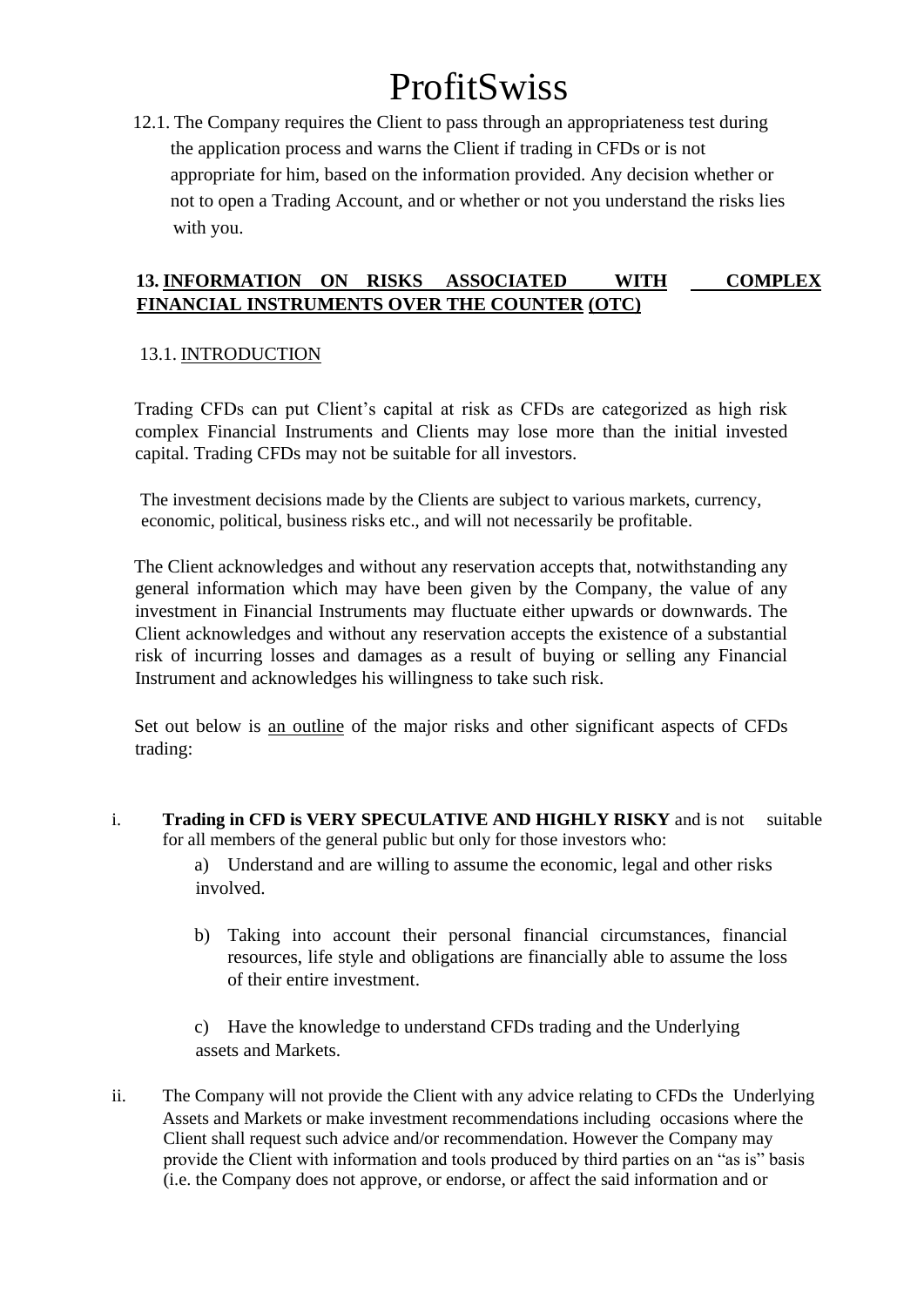tools), which may be indicative of trading trends or trading opportunities. The Client accepts and understands that taking any actions based on the information and/or tools provided by third parties may result in losses and or general reduction of value of the Client's assets. The

Company does not accept liability for any such losses resulting from actions taken by the Client on the basis of information and or tools produced by third parties.

- iii. CFDs are derivative financial instruments deriving their value from the prices of the underlying assets/markets in which they refer to (for example currency, equity indices, stocks, metals, indices futures, forwards etc.).It is important therefore that the Client understands the risks associated with trading in the relevant underlying asset/ market because fluctuations in the price of the underlying asset/ market will affect the profitability of his trade. For more information regarding the Company's pricing policy, please refer to the Company's Summary Best Interest and Order Execution Policy found at www.rynattrading .com
- iv. Information of the previous performance of CFDs the Underlying Assets and Markets does not guarantee its current and/or future performance. The use of historical data does not constitute a binding or safe forecast as to the corresponding future performance of the CFDs to which the said information refers.

#### v. **Volatility**:

Some Financial Instruments trade within wide intraday ranges with volatile price movements. Therefore, the Client must carefully consider that there is a high risk of losses. The price of a Financial Instrument is derived from the price of the Underlying Asset in which the Financial Instruments refers to. Financial Instruments and related Underlying Markets can be highly volatile. The prices of Financial Instruments and the Underlying Asset may fluctuate rapidly and over wide ranges and may reflect unforeseeable events or changes in conditions, none of which can be controlled by the Client or the Company. Under certain market conditions it may be impossible for a Client Order to be executed at declared prices leading to losses. The prices of Financial Instruments and the Underlying Assets will be influenced by, among other things, changing supply and demand relationships, governmental, agricultural, commercial and trade programs and policies, national and international political and economic events and the prevailing psychological characteristics of the relevant market place.

#### vi. **Liquidity:**

Liquidity risk refers to the capacity to readily monetize assets without suffering a significant discount in their prices. The Client accepts and acknowledges that the Underlying Instruments on some Derivative Products on offer by the Company may

be inherently illiquid or sometimes face persistent liquidity strains due to adverse market conditions. Illiquid Underlying Assets may exhibit high levels of volatility in their prices and consequently a higher degree of risk, this typically leads to larger gaps in ASK and BID prices for an Underlying Instrument than would otherwise prevail under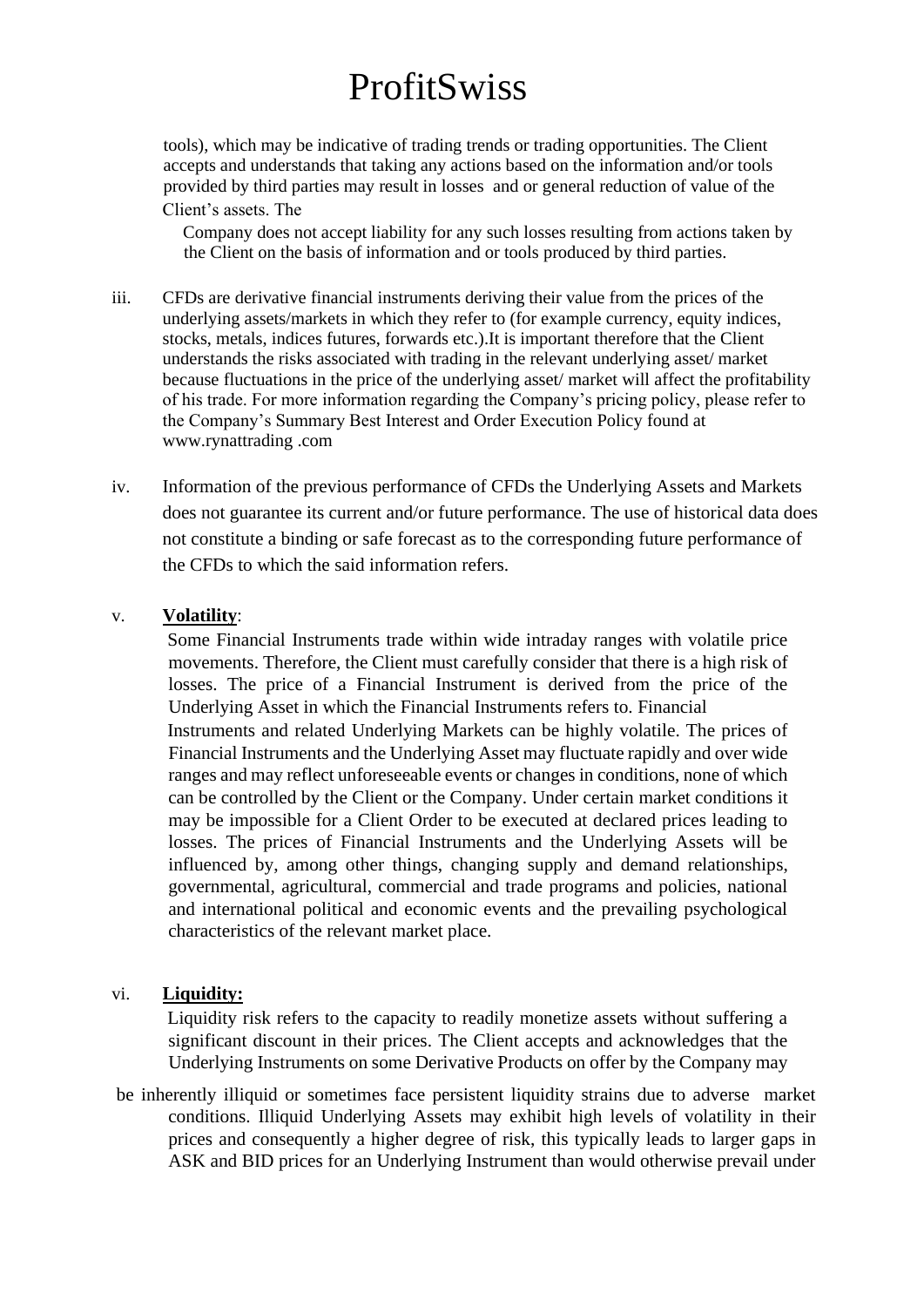liquid market conditions. These large gaps may be reflected on the prices of the Derivative Product the Company offers.

#### vii. **Off-exchange transactions in Derivative Financial Instruments:**

CFDs offered by the Company are off-exchange transactions (i.e. over-thecounter). The trading conditions are set by us (in line with the trading conditions received by our liquidity providers), subject to any obligations we have to provide best execution, to act reasonably and in accordance with our Client Agreement and with our Best Interest and Order Execution Policy. Each CFD trade that the Client opens through our Trading Platform results in the entering of an Order with the Company; such Orders can only be closed with the Company and are not transferable to any other person.

While some off-exchange markets are highly liquid, transactions in off-exchange or non- transferable derivatives may involve greater risk than investing in onexchange derivatives because there is no exchange market on which to close out an Open Position. It may be impossible to liquidate an existing position, to assess the value of the position arising from an off-exchange transaction or to assess the exposure to risk. Prices need not be quoted, and, even where they are, they will be established by dealers in these instruments and consequently it may be difficult to establish what a fair price is.

The Company is using an Online Trading System for transactions in CFDs which does not fall into the definition of a Regulated Market or Multilateral Trading Facility and as such does not have the same protection.

### viii. **No Clearing House protection.**

The Transactions in the Financial Instruments offered by the Company are not currently subject to exchange or clearing house requirements/obligations.

### ix. **No Delivery:**

It is understood that the Client has no rights or obligations in respect to the Underlying Assets/Instruments relating to the CFDs he is trading. There is no delivery of the Underlying Asset and all CFD contracts are settled in cash.

#### x. **Suspensions of Trading:**

Under certain trading conditions it may be difficult or impossible to liquidate a position. This may occur, for example, at times of rapid price movement if the price rises or falls in one trading session to such an extent that under the rules of the relevant exchange trading is suspended or restricted. Placing a Stop Loss will not necessarily limit the Client's losses to the intended amounts, because market conditions may make it impossible to execute such an Order at the stipulated price. In addition, under certain market conditions the execution of a Stop Loss Order may be worse than its stipulated price and the realized losses can be larger than expected.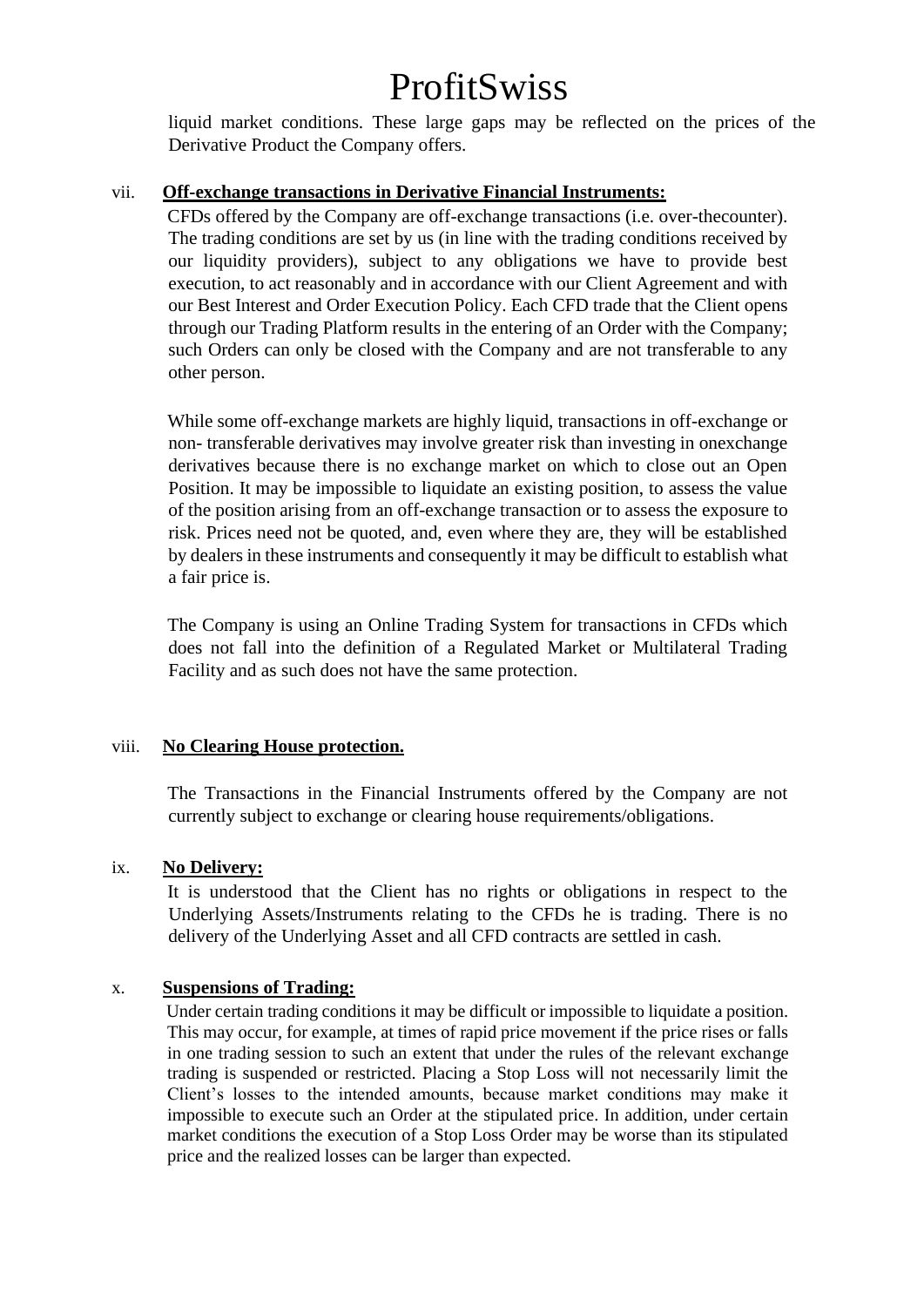#### xi. **Slippage:**

Slippage is the difference between the expected price of a Transaction in a CFD or, and the price the Transaction is actually executed at. Slippage often occurs during periods of higher volatility (for example due to news events) making an Order at a specific price impossible to execute and also when large Orders are executed when there may not be enough interest at the desired price level to maintain the expected price of trade.

#### xii. **Leverage and Gearing:**

In order to place a CFD Order, the Client is required to maintain a margin. Margin is usually a relatively modest proportion of the overall contract value. This means that the Client will be trading using "leverage" or "gearing". This means a relatively small market movement can lead to a proportionately much larger movement in the value of the Client's position, and this can work either against the Client or for the Client.

At all times during which the Client opens trades, they must maintain enough equity, consider all running profits and losses, for meeting the margin requirements. If the market moves against the Client's position and/or Margin requirements are increased, the Client may be called upon to deposit additional funds on short notice to maintain his position. Failing to comply with a request for a deposit of additional funds, may result in closure of his position(s) by the Company on his behalf and he will be liable for any resulting loss or deficit.

It is important that you monitor your positions closely because the effect of leverage and gearing speed the occurrence of profits or losses. It is your responsibility to monitor your trades and while you have open trades you should always be in a position to do so.

#### xiii. **Margin:**

The Client acknowledges and accepts that, regardless of any information which may be offered by the Company, the value of CFDs may fluctuate downwards or upwards and it is even probable that the investment may become of no value. This is owed to the margining system applicable to such trades, which generally involves a comparatively modest deposit or margin in terms of the overall contract value, so that a relatively small movement in the Underlying Market can have a disproportionately dramatic effect on the Client's trade. If the Underlying Market

movement is in the Client's favor, the Client may achieve a good profit, but an equally small adverse market movement can not only quickly result in the loss of

the Clients' entire deposit but also expose the Client to a large additional loss.

The Company may change its Margin requirements, according to the provisions of the Client Agreement found on the Company's website at https:// ProfitSwiss.co[m/](http://www.grandtrade.exchange/)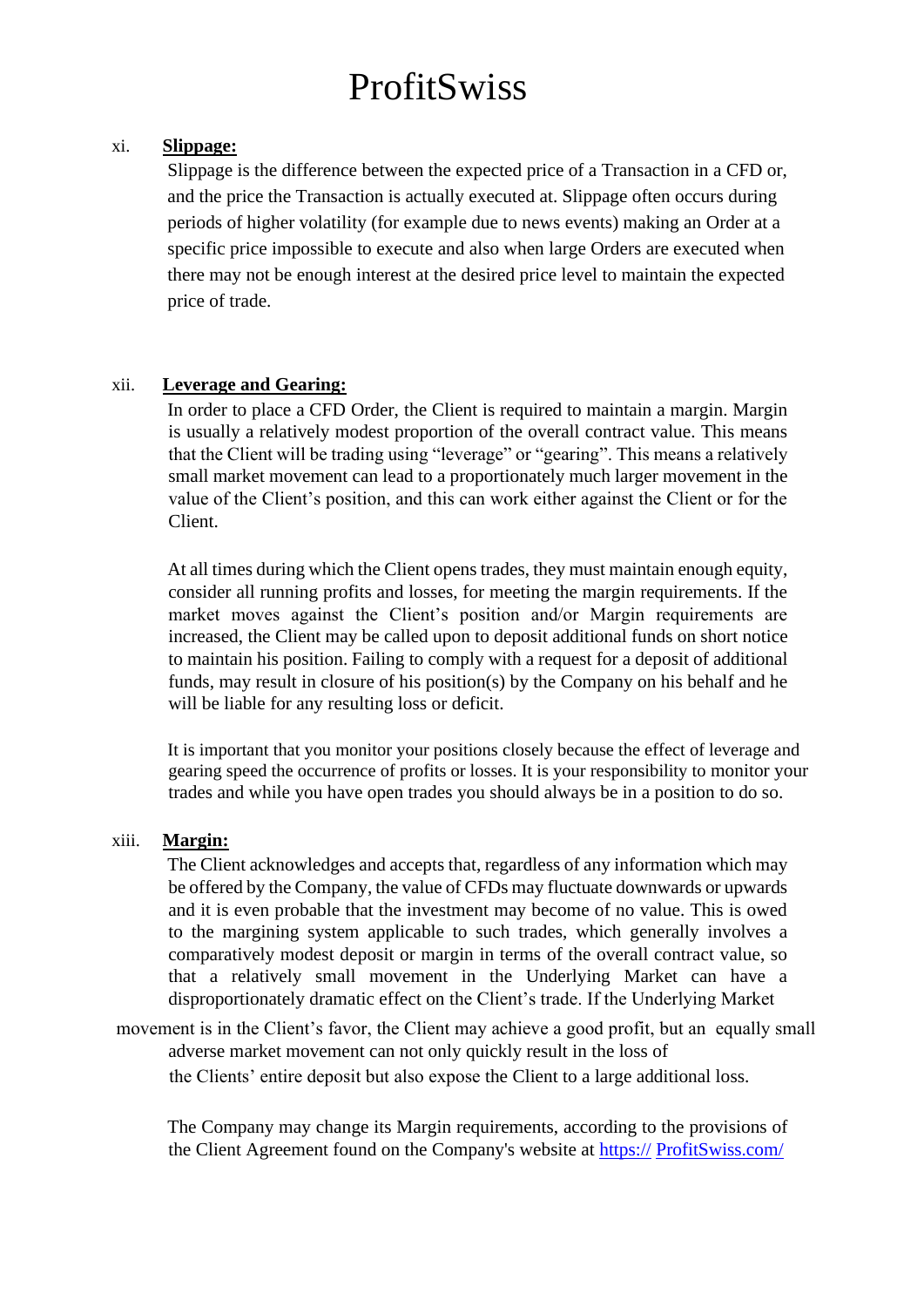#### xiv. **Contingent Liability Investment Transactions:**

Contingent liabilities are potential obligations that may be assumed by the Client depending on the outcome of an event that was beyond any person's control and/or expectations. For example in case whereby due to extreme volatility of the underlying instrument the Client has sustained losses that exceed his balance with the Company (i.e. he has generated a negative balance with the Company), the Client may be then called to pay an amount equal to these losses.

#### xv. **Risk-reducing Orders or Strategies**

The Company makes available certain Orders (e.g. "stop-loss" orders, where permitted under local law, or "stop-limit" Orders), which are intended to limit losses to certain amounts. Such Orders may not be adequate given that markets conditions make it impossible to execute such Orders, e.g. due to illiquidity in the market. We aim to deal with such Orders fairly and promptly but the time taken to fill the Order and level at which the Order is filled depends upon the underlying market. In fastmoving markets a price for the level of your Order might not be available, or the market might move quickly and significantly away from the stop level before we fill it.

Strategies using combinations of positions, such as "spread" and "straddle"' positions may be as risky as taking simple "long" or "short" positions. Therefore Loss Orders cannot guarantee the limit of loss.14. Advice and Recommendations

- 14.1. When placing Orders with the Company, the Company will not advise the Client about the merits of a particular Transaction or give him any form of investment advice and the Client acknowledges that the Services do not include the provision of investment advice in CFDs or the Underlying Markets. The Client alone will enter into Transactions and take relevant decisions based on his own judgment. In asking the Company to enter into any Transaction, the Client represents that he has been solely responsible for making his own independent appraisal and investigation into the risks of the Transaction. He represents that he has sufficient knowledge, market sophistication, professional advice and experience to make his own evaluation of the merits and risks of any Transaction. The Company gives no warranty as to the suitability of the products traded under this Agreement and assumes no fiduciary duty in its relations with the Client.
- 14.2. The Company will not be under any duty to provide the Client with any legal, tax or other advice relating to any Transaction. The Client should seek independent expert advice if he is in any doubt as to whether he may incur any tax liabilities. The Client is hereby warned that tax laws are subject to change from time to time.
- 14.3. The Company may, from time to time and at its discretion, provide the Client (or in newsletters which it may post on its Website or provide to subscribers via its Website or the Trading Platform or otherwise) with information, recommendations, news, market commentary or other information but not as a service.